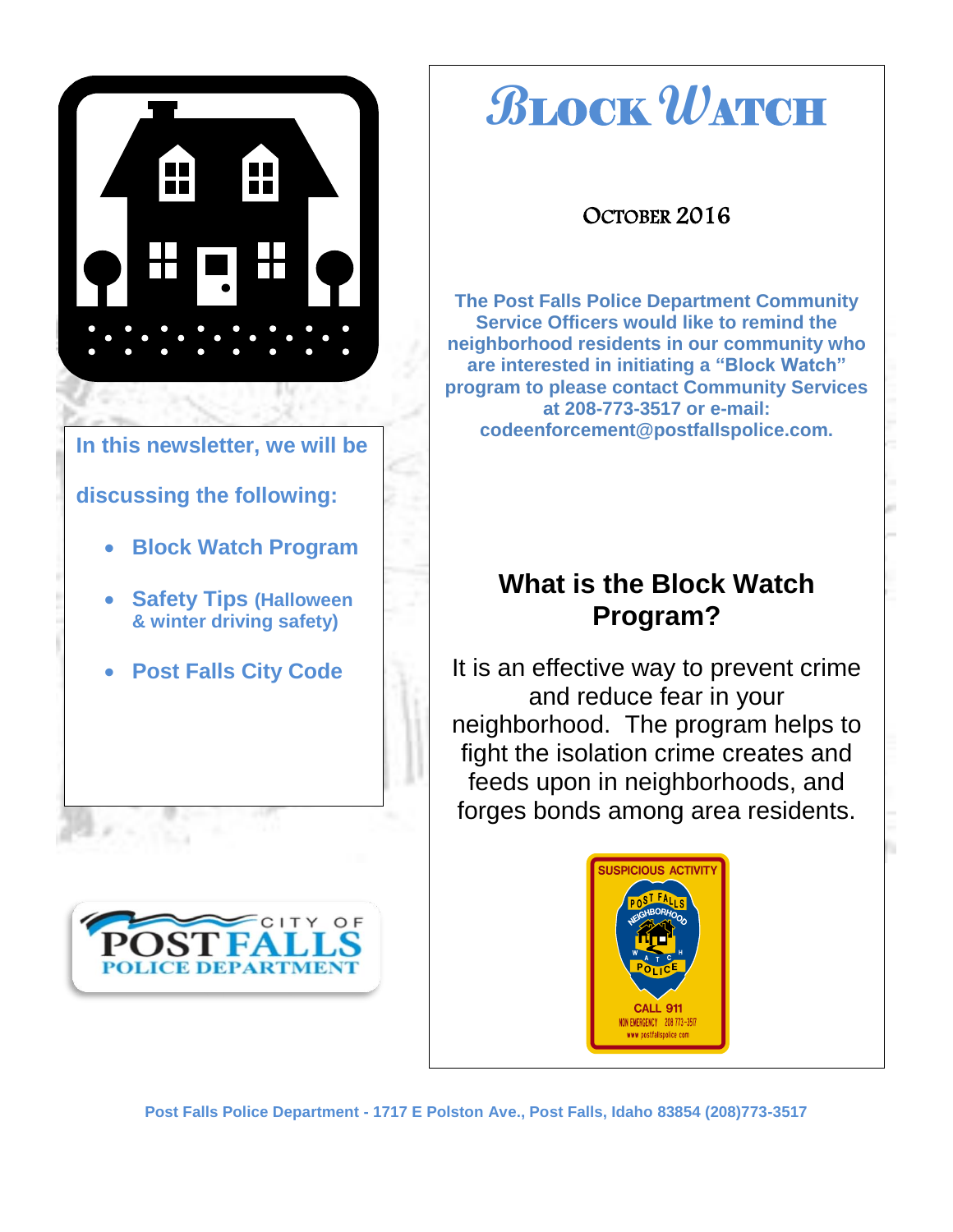## **Safety Tips**





#### **Trick-Or-Treat Safety Tips**

- Cross the street at a corner, using traffic signals and crosswalks.
- Younger children should be accompanied by an adult. Older children should go with a group of friends if not accompanied by adults.
- Remind children not to take short cut routes through alleys, backyards or playing fields.
- Decorate costumes/bags with reflective tape or stickers and if possible choose light colors.
- Have kids carry glow sticks or flashlights.
- If driving, slow down and be especially alert in residential neighborhoods.
- Popular trick-or-treat hours are from 5:30-9:30 p.m. so be especially alert for kids during these hours.



#### **Safe Winter Driving:**

Know your car! Every vehicle handles differently; this is particularly true when driving on wet, icy, or snowy roads. Take time now to learn how to best handle your vehicle under winter weather driving conditions. Before moving your car, clean snow, ice or dirt from the windows, the forward sensors, headlights, tail lights and backup camera.

Plan your travel and route, stock your vehicle with supplies and items in case of emergencies, conduct a full service of your car in and out, stay vigilant while driving and understand the importance and safety on how to drive during winter conditions. Always think WIN – What Is Important Now. By preparing and understanding safety measures for winter driving, you will be ready to get on the road with confidence and the tools to help keep your family and loved ones safe.

#### **Idaho Statue 49-948 Restrictions as to tire equipment**

Motor vehicles, trailers and semitrailers with tires having built-in studs are prohibited on public highways between the dates of May 1 and September 30, annually…..

**(The use of studded tires is legal from Oct. 1 through April 30)**